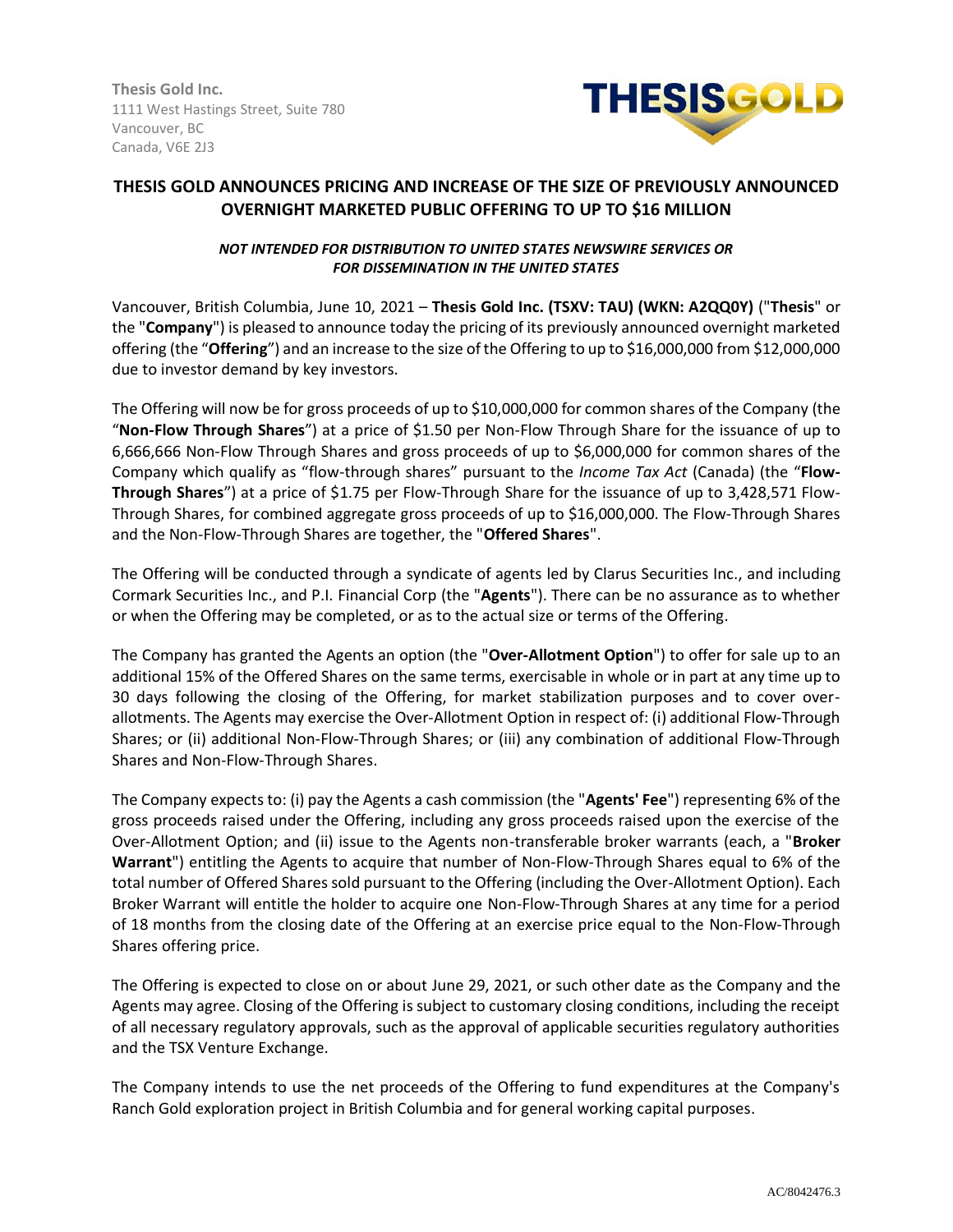The Flow-Through Shares and Non-Flow-Through Shares to be issued under the Offering will be offered by way of a short form prospectus filed in each of British Columbia, Alberta, Ontario, and may be offered in the United States on a private placement basis pursuant to an exemption from the registration requirements of the *United States Securities Act of 1933*, as amended (the "**U.S. Securities Act**"), and applicable state securities laws, and by private placement to eligible purchasers resident in jurisdictions other than Canada and the United States.

Copies of the Prospectus may be obtained under the Company's profile on SEDAR at www.sedar.com and from Clarus Securities Inc., 130 King Street West, Suite 3640, Toronto, ON M5X 1A9. The Prospectus contains important detailed information about the Company and the proposed Offering. Prospective investors should read the Prospectus and the other documents the Company has filed on SEDAR at www.sedar.com before making an investment decision.

*No securities regulatory authority has either approved or disapproved of the contents of this news release. The Offered Shares have not been and will not be registered under the U.S. Securities Act or any state securities laws. Accordingly, the Offered Shares may not be offered or sold within the United States unless registered under the U.S. Securities Act and applicable state securities laws or pursuant to exemptions from the registration requirements of the U.S. Securities Act and applicable state securities laws. This news release does not constitute an offer to sell or a solicitation of an offer to buy any securities of the Company in any jurisdiction in which such offer, solicitation or sale would be unlawful.*

## **About Thesis Gold**

Thesis Gold is a Vancouver based mineral exploration company focused on proving and developing the resource potential of the 178km2 Ranch Gold Project located in the "Golden Horseshoe" area of northern British Columbia, approximately 300 km north of Smithers, B.C.

Further details are available on the Company's website at: https://www.thesisgold.com/

On behalf of the Board of Directors **Thesis Gold Inc.**

"*Ewan Webster*"

Ewan Webster Ph.D., P.Geo. President, CEO and Director

## **For further information or investor relations inquiries, please contact:**

#### **Dave Burwell**

Vice President The Howard Group Inc. Email: dave@howardgroupinc.com Tel: 403-410-7907 Toll Free: 1-888-221-0915

#### **Nick Stajduhar**

Director Thesis Gold